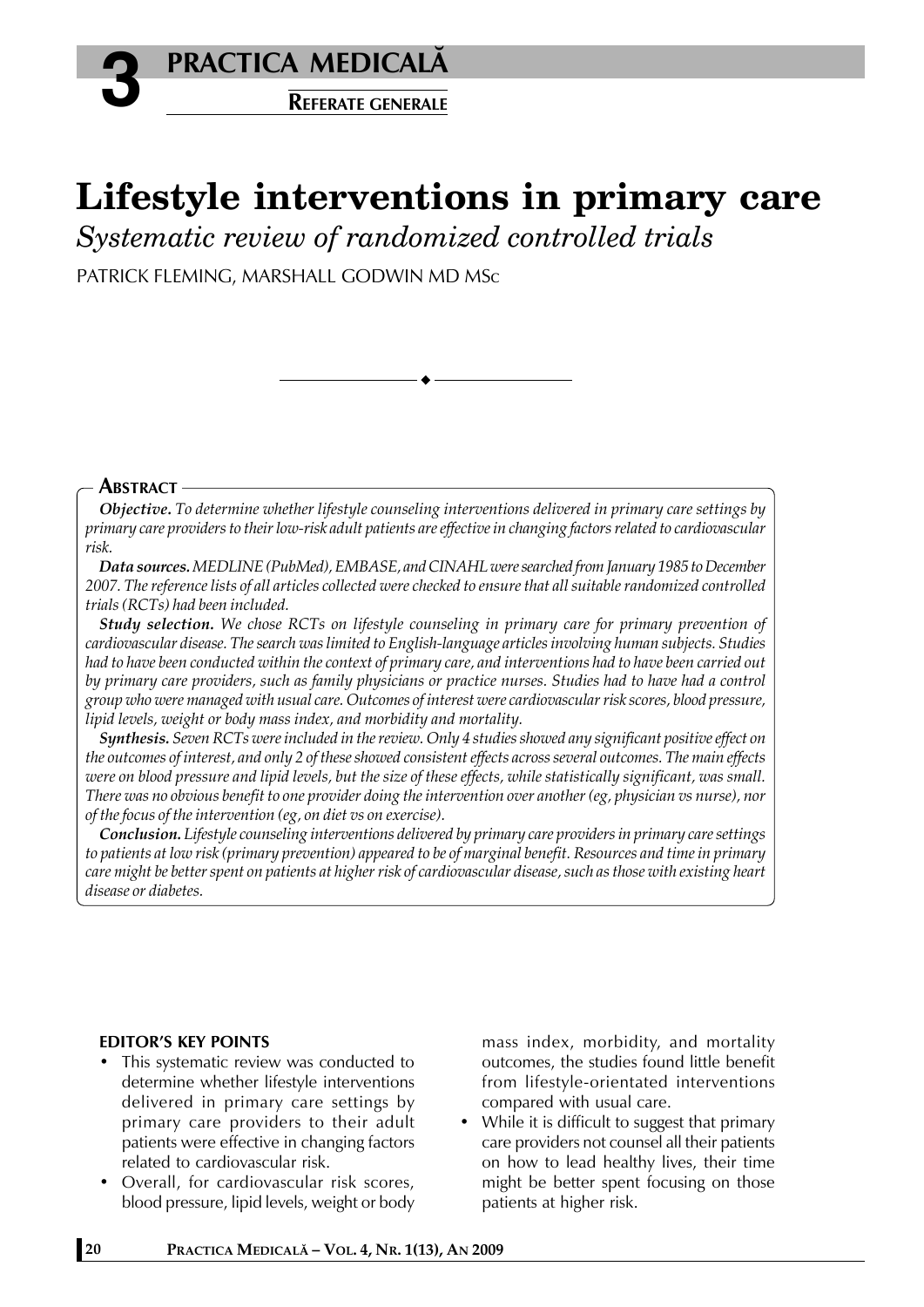**EXECUTE:** lements of lifestyle, such as exercise,<br>diet, smoking, and stress, are known<br>to affect health and risk of<br>cardiovascular disease. Various studies<br>have identified relationships between<br>lifestyle and health status diet, smoking, and stress, are known to affect health and risk of cardiovascular disease. Various studies have identified relationships between costs to the health care system. (1-4) Interventions aimed at improving patients' lifestyles have resulted in improvements in health outcomes. (5-7) The best known study of these interventions was conducted by the Diabetes Prevention Program research group. (6) They found that lifestyle interventions prevented progression to diabetes in patients with prediabetes. Most of these interventions, however, involved intense exercise and diet programs delivered by exercise physiologists and dietitians.

The objective of this study was to determine whether lifestyle interventions delivered in primary care settings by primary care providers to their adult patients were effective in changing factors related to cardiovascular risk. Only patients without known cardiovascular disease or diabetes were included in the study (primary prevention situations only). Lifestyle interventions were limited to those related to exercise and diet. Outcomes of interest were cardiovascular risk scores, blood pressure, lipid levels, weight or body mass index, and morbidity and mortality.  $\square$ 

## **DATA SOURCES**

#### **Literature search**

We searched MEDLINE (PubMed), EMBASE, and CINAHL from January 1985 to December 2007 for all randomized controlled trials (RCTs) and systematic reviews of lifestyle counseling in primary care for primary prevention of cardiovascular disease. Search terms used included *lifestyle counseling, dietary advice, exercise, physical activity, lifestyle intervention, behaviour modification, primary care, general* or *family practice,* and *primary prevention.* The reference lists of all articles retrieved were checked to ensure that all suitable RCTs had been included. The search was limited to English-language articles involving human subjects.

#### **Study selection**

We considered only RCTs that reported on outcomes at 12 months or longer of patients who did not have pre-existing cardiovascular disease or diabetes. Study participants had to be 18 years or older and could be of either sex. Trials involving drug treatment in combination with lifestyle counseling were excluded.

Interventions had to be lifestyle orientated and focused on healthy eating or increased physical activity. Smoking could not be a main focus of the trial. Trials must have been conducted within the context of primary care and carried out by primary care providers, such as family physicians or practice nurses. Trials had to have had control groups who were managed with usual care. Usual care could include distribution of basic lifestyle messages, such as the literature on healthy living typically handed out by health professionals.

Both authors reviewed the articles independently using the criteria outlined in the users guides by Guyatt et al. (8) Criteria used to assess the validity of the articles included randomization, accountability and follow-up after the study, intention-to-treat analysis, blinding and concealment, homogeneity, similarity of study and control groups, and evidence of contamination or simultaneous interventions. The reviewers were not blinded to the authors of the articles nor to the citation sources, but it turns out they were not familiar with any of the authors of the articles included. Reviewers considered both overall study validity and applicability to general practice. Overall assessment included details of studies' methodology, patient populations, interventions and controls, and clinical aspects. Agreement as to whether an article would be included was settled by consensus after the independent reviews.

As shown in the flow diagram (Figure 1), our initial literature search identified 37 articles of which 24 were excluded. The remaining 13 articles (9-21) were reviewed in more detail. Among these 13 articles, 4 were excluded because the study populations lacked homogeneity (9-12) (eg, they included primary and secondary prevention patients), 1 was excluded because it lacked a control group, (13) and another because of a lack of consistency in data reporting. (14) In the end, 7 studies were included in the review (Table 1). (15-21)

Because data were reported in various ways in the studies and because some information was missing (eg, no standard deviations, percentages without numbers), we could not adequately conduct a meta-analysis. We report outcome data in Table 2. (15-21) In addition to determining the statistical significance of the outcomes, we assessed the relevance or importance of differences, when they were found, using the definitions shown in Table  $3 \square$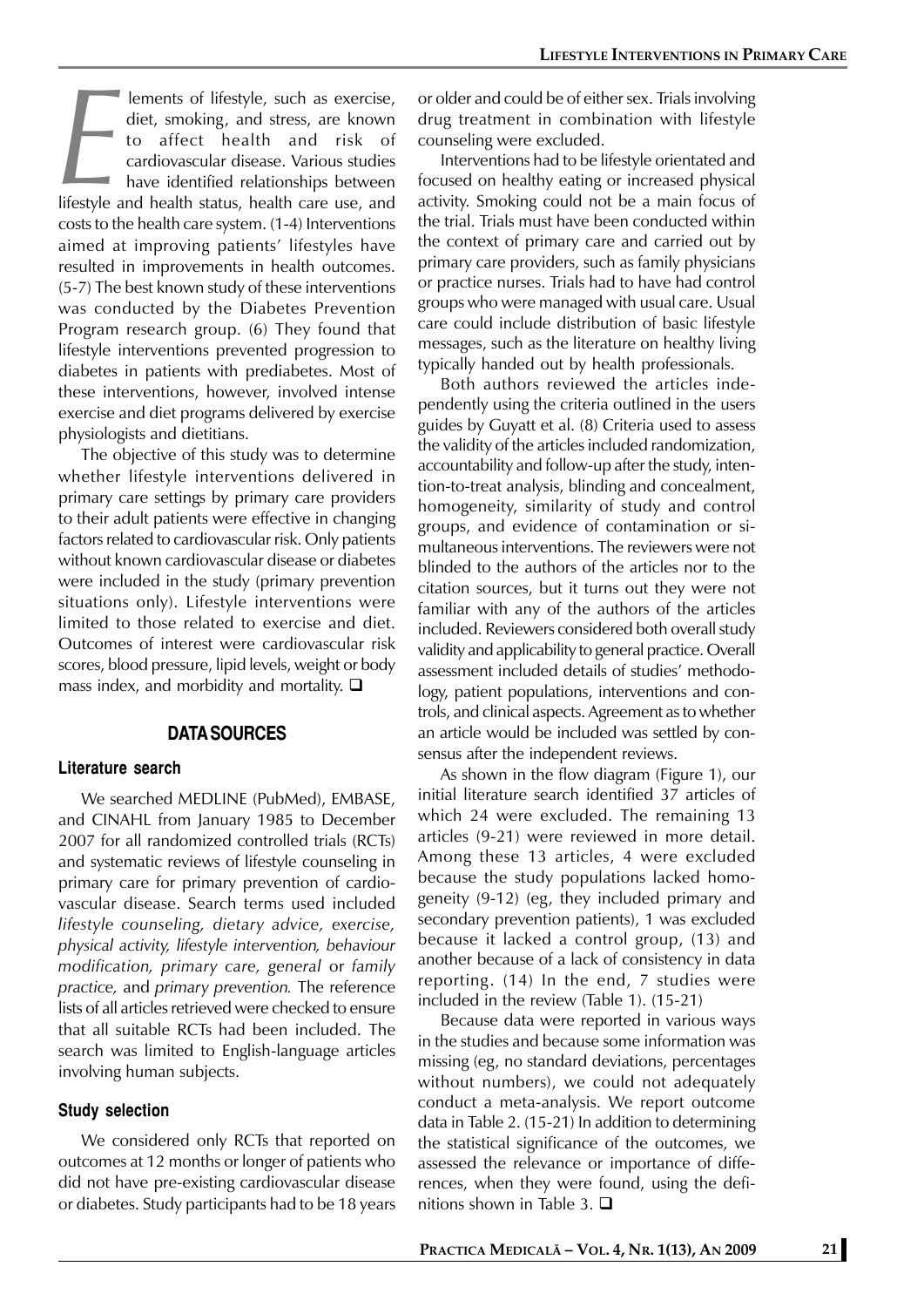### **Table 1. Articles included in this review**

| STUDY                                            | DESIGN                                                                                                   | SAMPLE                                                                                                                                                                                                                                                                                                                                        | INTERVENTION GROUP                                                                                                                                                                                                                                                                                                                                                                                             | CONTROL GROUP                                                                                                                                         | <b>OUTCOMES</b><br>MEASURED                                                       |
|--------------------------------------------------|----------------------------------------------------------------------------------------------------------|-----------------------------------------------------------------------------------------------------------------------------------------------------------------------------------------------------------------------------------------------------------------------------------------------------------------------------------------------|----------------------------------------------------------------------------------------------------------------------------------------------------------------------------------------------------------------------------------------------------------------------------------------------------------------------------------------------------------------------------------------------------------------|-------------------------------------------------------------------------------------------------------------------------------------------------------|-----------------------------------------------------------------------------------|
| Baron et<br>al, <sup>15</sup> 1990               | <b>RCT</b> with<br>$12-mo$<br>follow-up at<br>a single<br>general<br>practice                            | 368 subjects (189 men, 179<br>women) aged 25-60 y were<br>recruited in England. Mean<br>age for the intervention<br>group was 41.2 y (SD 1.0 y)<br>for men and 41.1 y<br>(SD 1.0 y) for women, and<br>for the control group was<br>41.6 y (SD 1.0 y) for men<br>and 41.9 y (SD 1.1 y) for<br>women                                            | 97 men and 90 women were given<br>dictary advice and guidelines by a<br>practice nurse in 30-min group or<br>individual sessions. Subjects were<br>given a diet booklet containing<br>advice and recipes. There was a<br>brief follow-up at 1 and 3 mo.<br>Advice was to decrease intake of<br>total fat and increase intake of<br>polyunsaturated fatty acids and<br>fibre. Retention rate was 89%            | 92 men and 89<br>were given<br>usual care with<br>no dictary<br>advice.<br><b>Retention rate</b><br>was 93%                                           | TC and LDL and<br>HDL levels were<br>assessed at 1-yr<br>follow-up                |
| OXCHECK<br>study<br>group, <sup>16</sup><br>1995 | <b>RCT</b> with<br>$36-mo$<br>follow-up at<br>5 general<br>practices                                     | 4121 subjects aged 35-64 y<br>were recruited in the United<br>Kingdom                                                                                                                                                                                                                                                                         | 2205 subjects received lifestyle<br>advice from a practice nurse at<br>45- to 60-min health checkups<br>with 10- to 20-min follow-ups.<br>Advice was tailored to individual<br>patients' risk factors. 1100 subjects<br>received annual checkups, and 1105<br>did not. Retention rate was 81.7%                                                                                                                | 1916 subjects<br>received usual<br>care. Retention<br>rate was 81.3%                                                                                  | TC, BP, and BMI<br>were assessed<br>at 3-y follow-<br>up                          |
| Elley et al, <sup>17</sup><br>2003               | <b>Cluster RCT</b><br>with 12-mo<br>follow-up at<br>23<br>intervention<br>and 19<br>control<br>practices | 878 subjects (296 men, 582<br>women) aged 40-79 y were<br>recruited from general<br>practices in New Zealand.<br>Mean age for the<br>intervention group was<br>57.2 y (SD 10.8 y) and for<br>the control group was 58.6 y<br>(SD 11.5 y). Only subjects<br>considered "less active"<br>(<30 min of physical activity<br>5 d/wk) were enrolled | 451 subjects (150 men, 301<br>women) received counseling on<br>physical activity from a GP or<br>practice nurse. Clinicians counseled<br>verbally then gave out written<br>advice on home-based exercise.<br>Written advice and patient<br>information were forwarded to<br>exercise specialists who made 3,<br>10- to 20-min follow-up calls.<br>Retention rate was 85%                                       | 427 subjects<br>(146 men, 281<br>women)<br>received usual<br>care. Retention<br>rate was 85%                                                          | Cardiovascular<br>risk score, BP,<br>and BMI were<br>assessed at 1-y<br>follow-up |
| Kastarinen<br>et al. <sup>18</sup> 2002          | Open RCT<br>with 24-mo<br>follow-up at<br>10 primary<br>care centres                                     | 341 subjects (48% male in<br>intervention group and 46%<br>male in control group) aged<br>25-74 y with primary<br>hypertension were recruited<br>in primary care in Finland.<br>Mean age was 54.4 y<br>$(SD 10.1 y)$ in the<br>intervention group and<br>54.2 y (SD 9.9 y) in the<br>control group                                            | 175 subjects in a no-drug<br>treatment group were given<br>lifestyle counseling (less sodium,<br>alcohol, and saturated fat; weight<br>reduction; physical activity) based<br>on individual risk factors by<br>practice nurses with visits at 1, 3,<br>6, 9, 15, 18, and 21 mo. Two 2-h<br>group sessions on salt and weight<br>reduction were held at 6 and<br>18 mo. Retention rate was 84%                  | 166 subjects<br>received usual<br>care. Retention<br>rate was 80%                                                                                     | BP was assessed<br>at 2-y follow-<br>up                                           |
| Roderick et<br>al, <sup>19</sup> 1997            | RCT with<br>$12 - mo$<br>follow-up at<br>8 general<br>practices                                          | 956 subjects (48% male in<br>intervention group and 52%<br>male in control group)<br>30-59 y were recruited from<br>general practices in the<br>United Kingdom. Spouses<br>were encouraged to enrol.<br>Mean age was 47.2 y in the<br>intervention group and<br>47.4 y in the control group                                                   | 473 subjects were given dietary<br>advice based on negotiated change<br>and healthy living literature by a<br>practice nurse at an initial session.<br>Nurses negotiated up to 5 diet<br>changes based on a food-<br>frequency questionnaire<br>interpreted for individual cases.<br>Overweight patients were given<br>special diet plans with calorie-<br>restricted diets. Retention rate was<br>80% overall | 483 subjects<br>received usual<br>care with<br>standard healthy<br>living literature<br>and annual<br>follow-up.<br>Retention rate<br>was 80% overall | TC, BMI, and BP<br>were assessed<br>at 1-y follow-<br>up                          |

**22 PRACTICA MEDICALÅ – VOL. 4, NR. 1(13), AN 2009**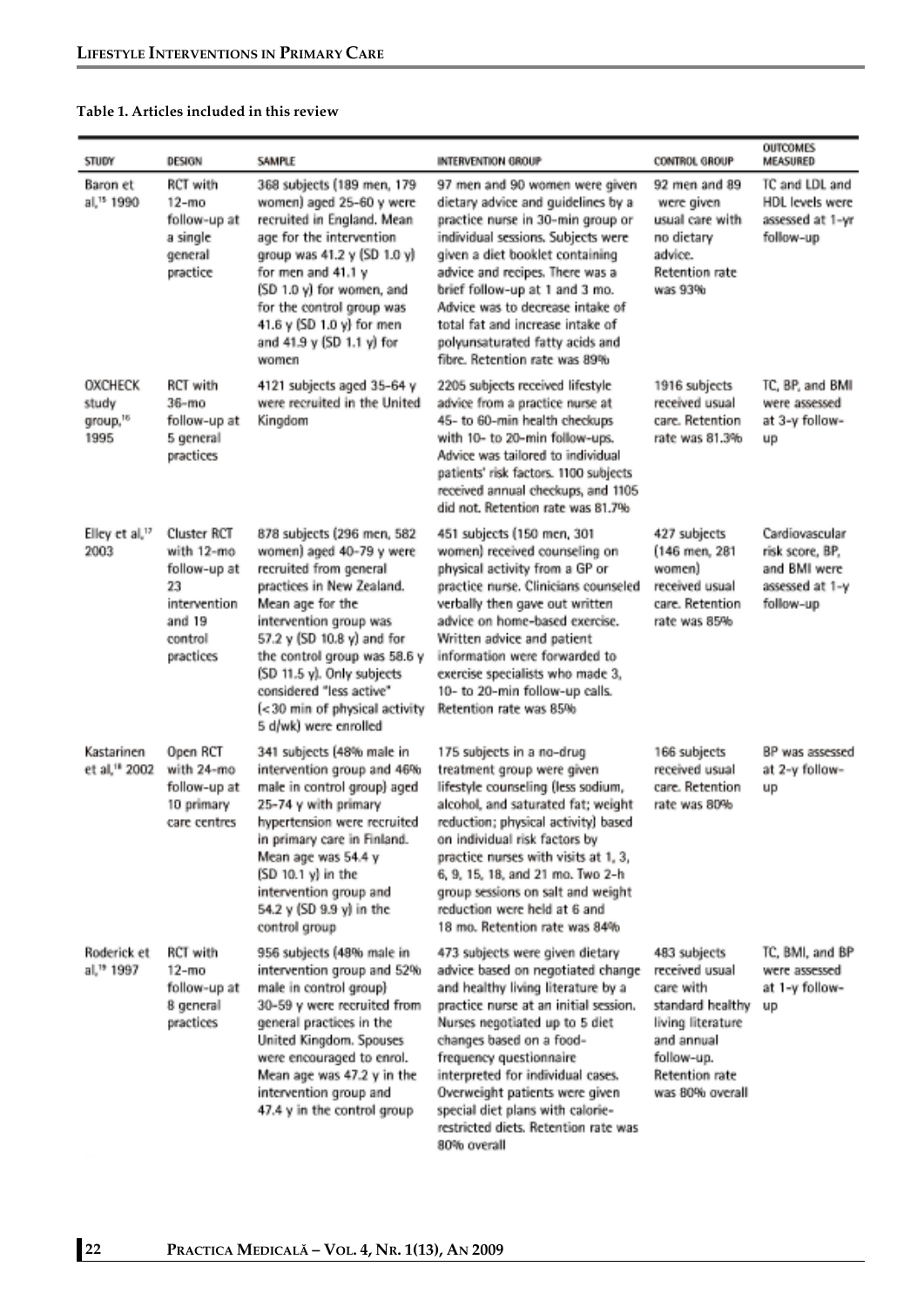| STUDY                                | DESIGN                                                               | SAMPLE                                                                                                                                                                                                                                                                                                                                                                                                                                      | INTERVENTION GROUP                                                                                                                                                                                                                                                                                                                                                                                                                                                                                                                           | <b>CONTROL GROUP</b>                                              | <b>OUTCOMES</b><br>MEASURED                                                        |
|--------------------------------------|----------------------------------------------------------------------|---------------------------------------------------------------------------------------------------------------------------------------------------------------------------------------------------------------------------------------------------------------------------------------------------------------------------------------------------------------------------------------------------------------------------------------------|----------------------------------------------------------------------------------------------------------------------------------------------------------------------------------------------------------------------------------------------------------------------------------------------------------------------------------------------------------------------------------------------------------------------------------------------------------------------------------------------------------------------------------------------|-------------------------------------------------------------------|------------------------------------------------------------------------------------|
| Salkeld et<br>al, <sup>20</sup> 1997 | RCT with<br>$12 - m0$<br>follow-up at<br>75 general<br>practices     | 755 subjects (387 men, 368<br>women) 18-69 y with $\geq 1$<br>modifiable risk factors for<br>CVD were recruited from<br>general practices in<br>Australia. Mean age in the<br>group shown the video was<br>51 y for men and 52 y for<br>women. Mean age in the<br>group shown the video and<br>given self-help materials was<br>50 y for men and 51 y for<br>women. Mean age in the<br>control group was 53 y for<br>men and 56 y for women | 2 separate interventions were<br>conducted by physicians: 269<br>subjects were shown a video on<br>lifestyle, and 231 subjects were<br>shown the video and also given<br>written self-help materials. The<br>interventions targeted healthy<br>eating, physical activity, and<br>smoking cessation. Retention rate<br>for the video group was 74%;<br>retention rate for the video and<br>self-help materials group was 67%                                                                                                                  | 255 subjects<br>received usual<br>care. Retention<br>rate was 51% | BP (diastolic<br>only), TC, and<br><b>BMI</b> were<br>assessed at 1-y<br>follow-up |
| Steptoe et<br>al, <sup>21</sup> 1999 | Cluster RCT<br>with 12-mo<br>follow-up at<br>20 general<br>practices | 883 subjects (406 men, 477<br>women) with a mean age of<br>46.7 y (SE 0.4) were recruited<br>from general practices in the<br>United Kingdom. Subjects<br>had $\geq$ 1 modifiable risk factor<br>for CVD, such as high serum<br>cholesterol or a high BMI                                                                                                                                                                                   | 316 subjects received behavioural<br>counseling in 2-3, 20-min sessions<br>conducted by a practice nurse<br>targeted at healthy eating (low-fat,<br>high fruit and vegetable intake),<br>physical activity (increased to 12<br>moderately intense sessions/mo),<br>and smoking cessation. The<br>intervention operated on a "stages<br>of change" model where counseling<br>is tailored to individual readiness<br>to change behaviour. Nurses<br>telephoned subjects to reinforce<br>counseling between sessions.<br>Retention rate was 53% | 567 subjects<br>received usual<br>care, Retention<br>rate was 62% | TC, BMI, and BP<br>were assessed at<br>1-y follow-up                               |

BP-blood pressure, BMI-body mass index, CVD-cardiovascular disease, HDL-high-density lipoprotein, LDL-low-density lipoprotein, RCT-randomized controlled trial, SD-standard deviation, SE-standard error, TC-total cholesterol.

## **SYNTHESIS**

Overall, the studies found little benefit from lifestyle- orientated interventions compared with usual care. Three of the 6 studies that assessed blood pressure as an outcome found a small but significant benefit to lifestyle counseling versus usual care. (16,18,20) Two of the 5 studies that assessed cholesterol levels as an outcome found a small but significant benefit of lifestyle



**Figure 1. Study selection**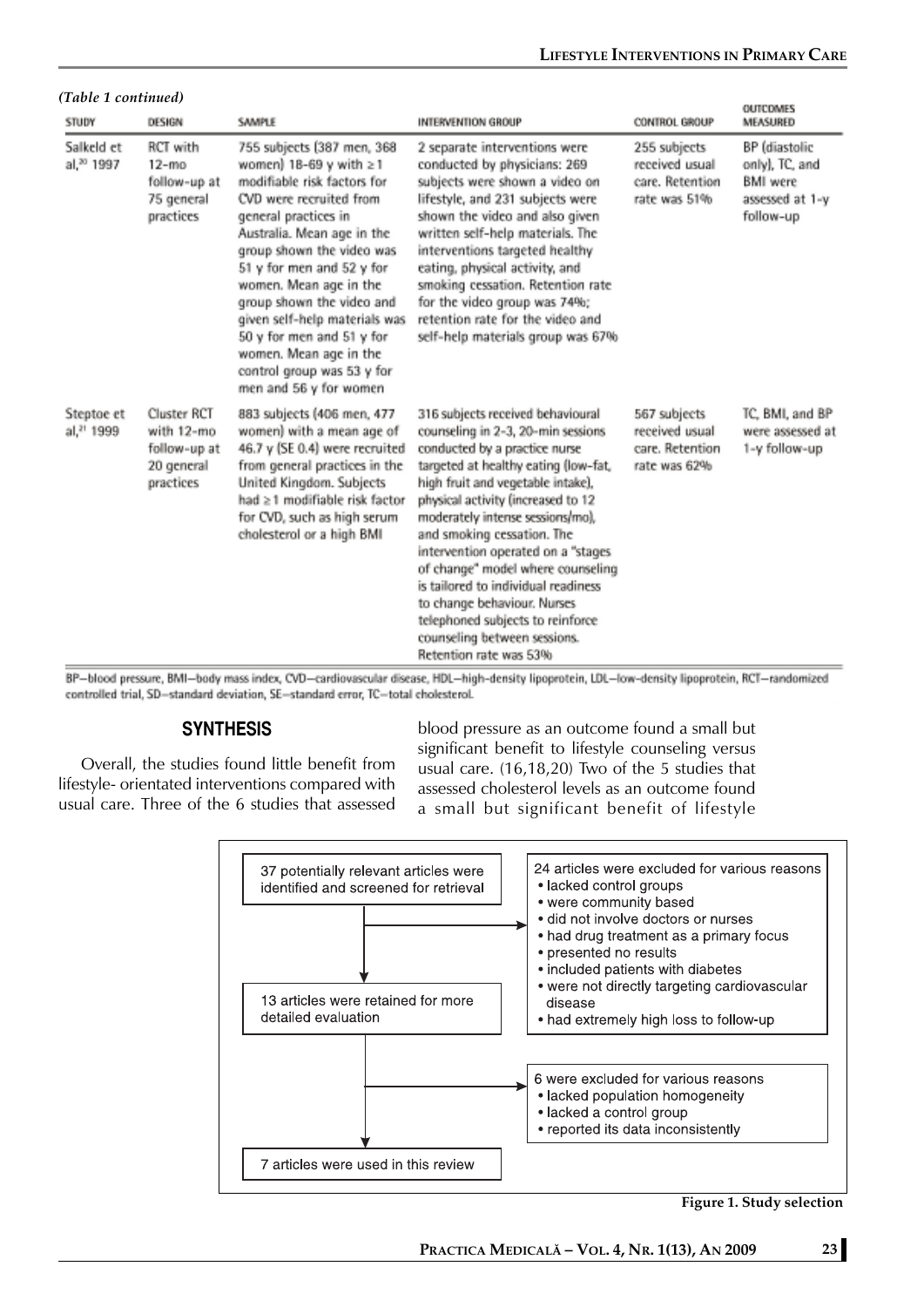counseling. (16,19) Only 1 of the 5 studies that assessed body mass index showed significant benefit of counseling, but again the effect was small. (16) Only 1 of the 7 studies included in this review measured cardiovascular risk scores as an outcome; it showed no significant improvement in risk between intervention and control groups. (17) None of the articles included in this review measured mortality or morbidity as an outcome.

The studies used a variety of lifestyle interventions. Two used dietary interventions only. (15,19) One study was strictly oriented toward physical activity. (17) The remaining 4 studies (16,18,20,21) used a combination of healthyeating and staying-active messages. The interventions varied in duration from 1 to 9 months. There was also variation in who delivered the advice. In 1 study (20) it was physicians only, in 2 others (17,18) it was a combination of nurses and physicians, and in 4 studies (15,16,19,21) it was nurses only. Details of the studies are shown in Tables 1 and 2. (15-21)  $\Box$ 

#### **DISCUSSION**

#### **Usefulness of lifestyle interventions**

This review allows us to answer, or at least get insight into, specific questions about the usefulness of lifestyle counseling interventions delivered in primary care settings.

*Were outcomes affected by which primary care provider (physician or practice nurse) delivered the intervention?* Among the 4 studies (15,16,19,21) in which a nurse alone delivered the intervention, only 1 showed a consistent positive benefit. (16) The benefit was small, however, and the achievement of statistical significance was helped by a large sample size. The 1 study (20) in which a primary care physician alone delivered the intervention showed the intervention was not effective at lowering cholesterol or body mass index, but did have a positive effect on diastolic blood pressure in men only. The intervention in this study was, however, complex and not easily generalizable to most practices. The 2 studies in which both physicians and nurses were involved (17,18) showed little positive effect of the intervention. One study showed no benefit on any of the outcomes measured; the other looked at blood pressure only and showed a small but significant reduction. It does not appear to matter which primary care provider delivers the intervention. The results are generally not impressive.

*Did adding external supports to the provider-delivered intervention improve outcomes?* Two studies (17,20) used additional services with the primary care providers' intervention. One study had exercise specialists follow up patients after initial counseling by physicians and nurses. The other had experts providing physicians with extra training. Neither of these studies showed benefit of the intervention except for a moderate improvement in diastolic blood pressure in men only.

*Were overall cardiovascular risk scores affected by the lifestyle interventions?* The 1 study (17) that looked at cardiovascular risk scores showed no benefit from the intervention, even though there was a reasonable sample size  $(N =$ 878), and the intervention was delivered by physicians and nurses with follow-up by exercise specialists.

*Were specific components of risk (blood pressure, weight, lipid levels) affected by the lifestyle interventions?* Only 4 (16,18-20) of the 7 studies in this review showed any positive effect of lifestyle interventions. The main effects were on blood pressure and to a lesser degree on lipids. In general, effects were small.

*Were morbidity and mortality affected by the lifestyle interventions?* These outcomes were not measured in any of the 7 studies included in the review.

#### **Limitations**

The main limitation of this review was the inability to conduct a meta-analysis because the study populations were not homogeneous and the presentation of results was done in a variety of ways. Since a meta-analysis was not done, we could not assess the likelihood of a negative result bias because we could not construct a funnel plot. We did not search non-English literature; it is possible that valid articles on the topic exist in other languages. We searched the 2 major medical databases (MEDLINE and EMBASE) and the major allied health database (CINAHL). It is unlikely that there is much primary care or family practice literature that has not been captured by the 3 databases we searched.

#### **Future research**

More sustained intensive programs of lifestyle counseling, delivered by health educators with backgrounds in nutrition and exercise, might be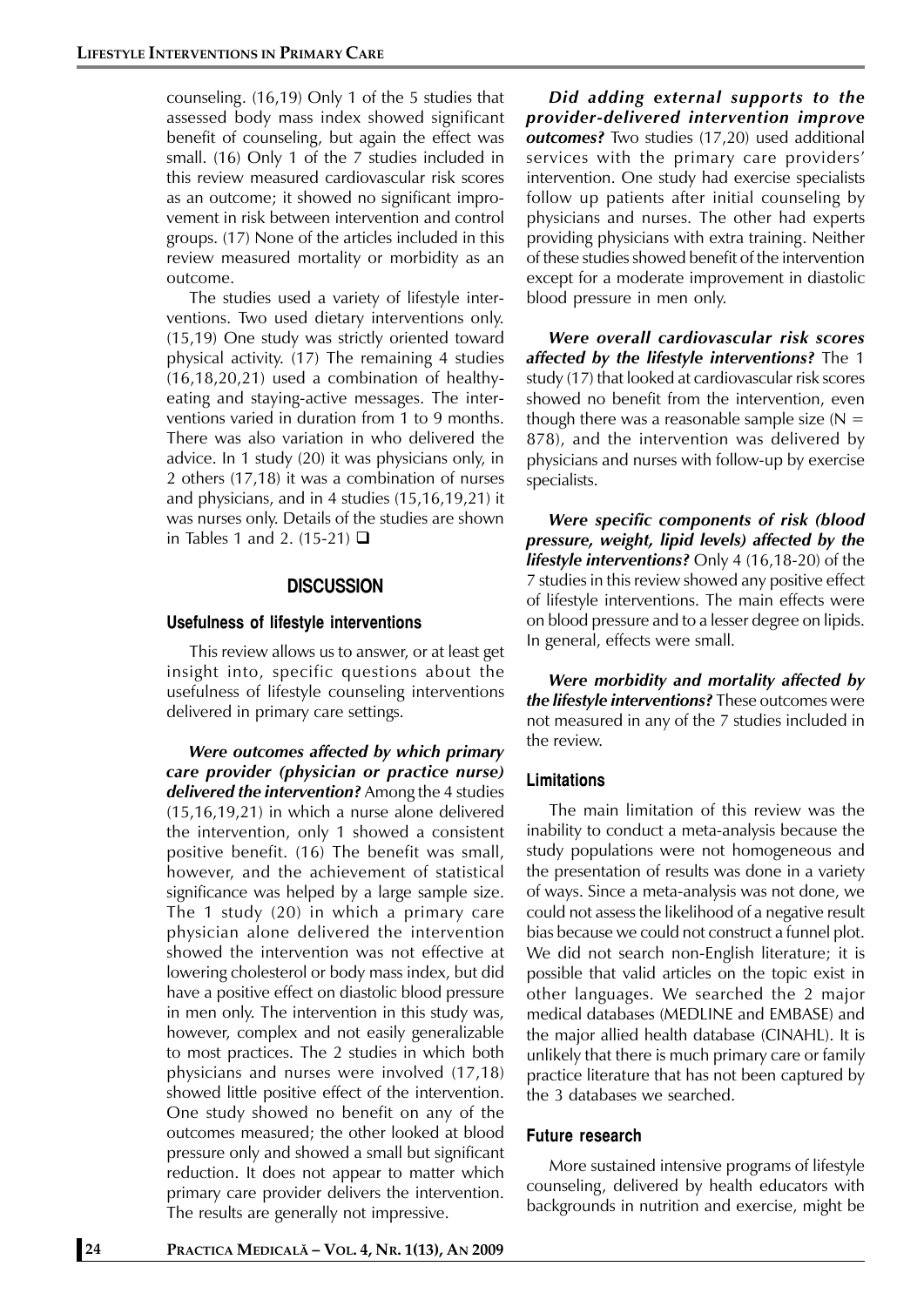#### **Table 2. Summaries of outcome data in the 7 articles included in this study**

| STUDY                                 | <b>OUTCOME</b>                                                           | INTERVENTION GROUP                                     | CONTROL GROUP                                            | <b>PVALUE</b>  | <b>COMMENTS</b>                                               | EFFECT SIZE*          |
|---------------------------------------|--------------------------------------------------------------------------|--------------------------------------------------------|----------------------------------------------------------|----------------|---------------------------------------------------------------|-----------------------|
| Baron et<br>al, <sup>15</sup> 1990    | Mean TC (SE) men/women,<br>mmol/L                                        | 4.52 (0.08)/4.80 (0.11)                                | 4.50 [0.08]/4.84 (0.11)                                  | NS.            | No significant<br>effect for                                  | None                  |
|                                       | Mean LDL levels (SE) men/<br>women, mmol/L                               | 2.36 (0.07)/2.71 (0.09)                                | 2.31 (0.08)/2.73 (0.10)                                  | NS.            | women or men.<br>Small sample                                 | None                  |
|                                       | Mean HDL levels (SE) men/<br>women, mmol/L                               | 1.41 (0.03)/1.49 (0.03)                                | 1.48 (0.03)/1.53 (0.03)                                  | NS             | size might<br>account for this                                | None                  |
| <b>OXCHECK</b><br>study               | Mean TC (SD) attenders/all,<br>mmol/L                                    | 5.93 (1.06)/5.99 (1.10)                                | 6.18(1.17)                                               | < 05           | A large sample<br>size can show                               | Small                 |
| group, <sup>16</sup><br>1995          | Mean diastolic BP (SD)<br>attenders/all, mm Hg                           | 126.8 (19.6)/126.5 (19.3)                              | 129.0 (20.4)                                             | < 05           | statistical<br>significance                                   | Small                 |
|                                       | Mean systolic BP (SD)<br>attenders/all, mm Hg                            | 75.7 (11.5)/75.7 (11.6)                                | 77.2 (11.7)                                              | < 05           | even when the<br>absolute                                     | Small                 |
|                                       | Mean BMI (SD) attenders/all,<br>kg/m <sup>2</sup>                        | 25.89 (4.14)/25.88 (4.21)                              | 26.26 (4.31)                                             | < 05           | difference is<br>small                                        | Small                 |
| Elley et<br>al, <sup>17</sup> 2003    | Mean change (95% CI) in<br>systolic BP, mm Hg                            | $-2.58$ ( $-4.02$ to $-1.13$ )                         | $-1.21$ (-2.57 to 0.15)                                  | NS.            | No effect<br>despite                                          | None                  |
|                                       | Mean change (95% CI) in<br>diastolic BP, mm Hq                           | $-2.62$ $(-3.62$ to $-1.61)$                           | $-0.81$ ( $-1.77$ to $0.16$ )                            | NS             | reasonable<br>sample size and                                 | None                  |
|                                       | 4-y cardiovascular risk score<br>(95% CI)                                | 0.42 (0.23 to 0.6)                                     | 0.52 (0.32 to 0.72)                                      | NS.            | follow up by<br>exercise                                      | None                  |
|                                       | Mean change (95% CI) in<br>BMI, kg/m <sup>2</sup>                        | $-0.11$ $(-.25$ to $0.02)$                             | $-0.05$ $(-0.18$ to $0.07)$                              | NS             | specialists                                                   | None                  |
| Kastarinen<br>et al, <sup>18</sup>    | Mean change (95% CI) in<br>systolic BP, mm Hg                            | $-2.0$ $(-3.7$ to $-0.3)$                              | $-0.4$ $(-1.3$ to $2.0)$                                 | < 05           |                                                               | Small                 |
| 2002                                  | Mean change (95% CI) in<br>diastolic BP, mm Hg                           | $-2.4$ $(-3.4$ to $-1.4)$                              | $-0.4$ $(-1.4$ to 0.8)                                   | < 05           |                                                               | Small                 |
| Roderick et<br>al, <sup>19</sup> 1997 | Mean differences <sup>+</sup> (95% CI)<br>in TC, mmol/L                  | $-0.20$ ( $-0.38$ to $-0.03$ )                         |                                                          | < 05           | Use of practice<br>nurses for                                 | None                  |
|                                       | Mean differences <sup>+</sup> (95% CI)<br>in BMI, kg/m <sup>2</sup>      | $-0.12$ $(-0.03$ to $0.05)$                            |                                                          | ΝS             | dictary<br>counseling to                                      | None                  |
|                                       | Mean differences <sup>+</sup> (95% CI)<br>in systolic BP, mm Hg          | $-0.59$ $(-2.43$ to $1.24)$                            |                                                          | NS             | decrease<br>cardiovascular                                    | None                  |
|                                       | Mean differences (95% CI)<br>in diastolic BP, mm Hg                      | $0.09$ $[-4.9$ to $5.0]$                               |                                                          | NS.            | risk scores was<br>ineffective in a<br>low-risk<br>population | None                  |
| Salkeld et<br>al, 20 1997             | Mean change (95% CI) in<br>diastolic BP <sup>+</sup> men/women.          | -4.0 (-6.02 to -1.97)/<br>$-0.9$ $(-3.1$ to $1.3)$     | $-1.5$ (-3.34 to 0.73)/<br>$-4.0$ [ $-6.37$ to $-1.7$ ]  | < .05/<br>< 05 | Appears to be<br>helpful only in                              | Moderate/<br>Negative |
|                                       | mm Hg<br>Mean change (95% CI) in                                         | $-0.46$ ( $-0.75$ to $-0.13$ )                         | $-0.58$ ( $-0.88$ to $-0.27$ )/                          | NS.            | improving<br>diastolic BP in                                  | None                  |
|                                       | TC* men/women, mmol/L                                                    | $-0.83$ $(-1.15$ to $-0.51)$                           | $-0.58$ ( $-0.81$ to $-0.35$ )                           |                | men                                                           |                       |
|                                       | Mean change (95% CI) in<br>BMI <sup>+</sup> men/women, kg/m <sup>2</sup> | 0.1 (-0.57 to 0.38)/-0.03<br>$(-0.6 \text{ to } 0.53)$ | $-0.6$ (-1.23 to -0.001)/<br>$-0.3$ $(-0.48$ to $-0.15)$ | NS.            |                                                               | None                  |
| Steptoe et<br>al. <sup>21</sup> 1999  | Mean change (95% CI) in TC,<br>mmol/L                                    | $-0.31$ ( $-0.46$ to $-0.21$ )                         | $-0.33$ $(-0.48$ to $-0.15)$                             | NS.            | Appears to be<br>helpful only in                              | None                  |
|                                       | Mean change (95% CI) in<br>BMI, kg/m <sup>2</sup>                        | 0.23 [-0.6 to 0.12)                                    | $-0.07$ $(-0.3$ to 0.14)                                 | ΝS             | improving<br>diastolic BP in                                  | None                  |
|                                       | Mean change (95% CI) in<br>systolic BP, mm Hg                            | $-4.3$ $[-7.0$ to $-2.3)$                              | $-1.8$ $(-4.1$ to 0.5)                                   | ΝS             | men                                                           | None                  |
|                                       | Mean change (95% CI) in<br>diastolic BP, mm Hg                           | $-0.7$ $(-0.31$ to $1.6)$                              | $-1.0$ ( $-2.0$ to 0.01)                                 | NS.            |                                                               | None                  |

BP–blood pressure, BMI–body mass index, HDL–high-density lipoprotein, LDL–low-density lipoprotein, NS–not significant, SD–standard deviation,<br>SE–standard error, TC–total cholesterol.<br>"See Table 3.

"Between intervention and control groups.

\*Video and self-help materials group.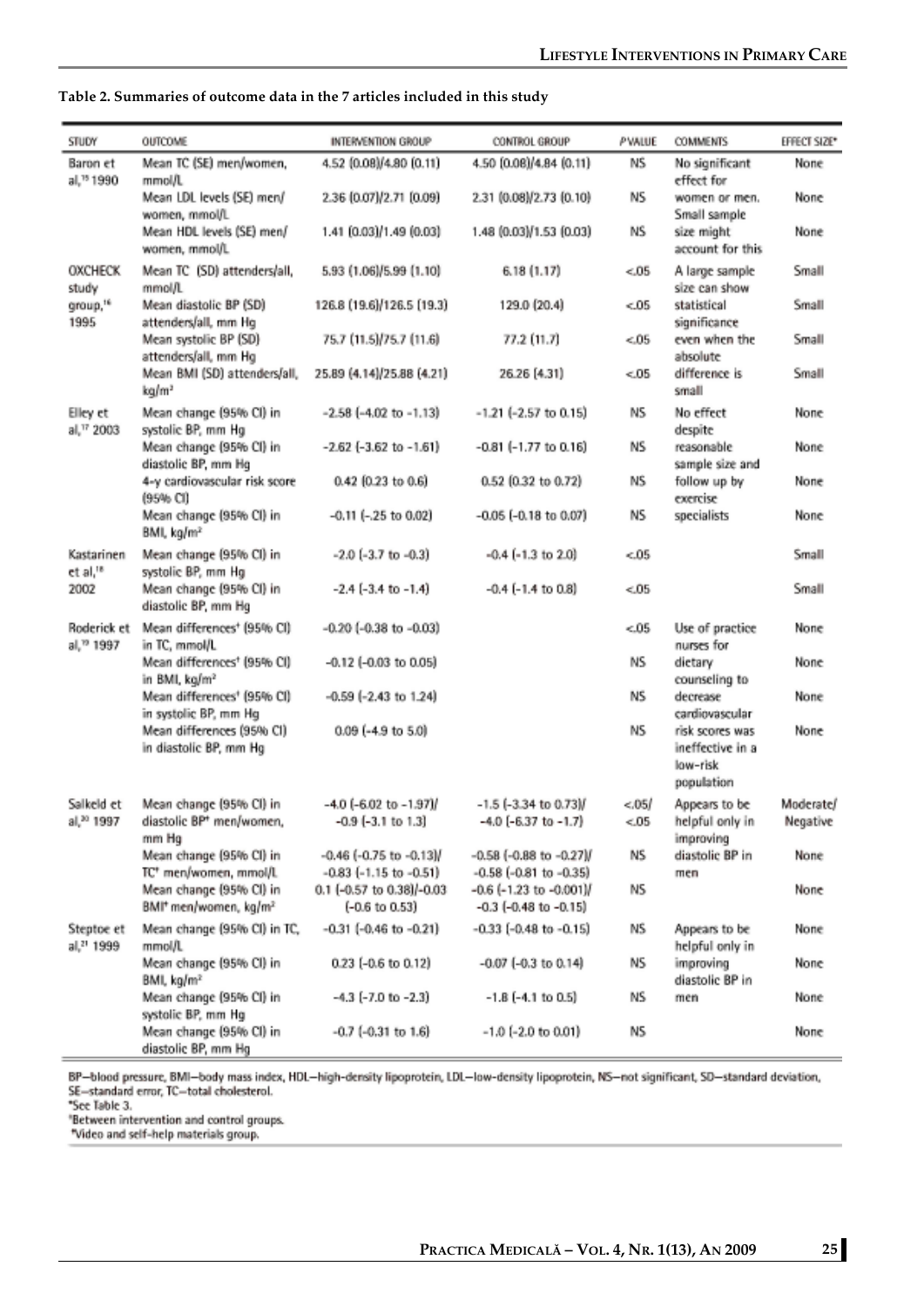| OUTCOME                              | <b>NONE</b> | SMALL                                                                         | MODERATE                                                                      | LARGE                                                                          |
|--------------------------------------|-------------|-------------------------------------------------------------------------------|-------------------------------------------------------------------------------|--------------------------------------------------------------------------------|
| Cholesterol levels<br>(TC, LDL, HDL) | P > .05     | $P$ < .05 and < 5% decrease in<br>mean level compared with<br>control group   | $P<.05$ and $5%-10%$ decrease in<br>mean level compared with<br>control group | $P$ < .05 and $> 10%$ decrease in<br>mean level compared with<br>control group |
| Systolic BP                          | P > .05     | $P$ < .05 and < 4 mm Hq decrease<br>in mean BP compared with<br>control group | $P<.05$ and 4-7 mm Hg decrease<br>in mean BP compared with<br>control group   | $P<.05$ and $>7$ mm Hg decrease<br>in mean BP compared with<br>control group   |
| Diastolic BP                         | P > .05     | $P$ < .05 and < 2 mm Hg decrease<br>in mean BP compared with<br>control group | $P$ < .05 and 2-4 mm Hg decrease<br>in mean BP compared with<br>control group | $P$ < 0.05 and > 4 mm Hg decrease<br>in mean BP compared with<br>control group |
| Weight or BMI                        | $P \ge .05$ | $P$ <.05 and <5% decrease in<br>mean weight compared with<br>control group    | P<.05 and 5%-10% decrease<br>in mean weight compared with<br>control group    | $P<.05$ and $>10%$ decrease in<br>mean weight compared with<br>control group   |

|--|

BMI-body mass index, BP-blood pressure, HDL-high-density lipoprotein, LDL-low-density lipoprotein, TC-total cholesterol.

more effective. This has been shown to be the case outside the primary care setting in the Diabetes Prevention Program7 study. A randomized controlled trial (the PROACTIVE study) (22) is currently under way in Canada, funded by the Canadian Institutes for Health Research, looking at the use of an intensive program of lifestyle counseling delivered during many visits over a 2-year period. The intervention is being delivered in primary care settings, but by providers referred to as *health educators* with backgrounds in exercise and health promotion. We await the results of this trial to know whether outcomes will be improved using this approach in primary care.  $\Box$ 

### **CONCLUSION**

This review looked at lifestyle counseling interventions delivered by primary care providers in primary care settings to patients at low risk of cardiovascular disease (primary prevention). The effects of the interventions were far from striking. Only 2 of the 7 studies showed consistently positive results, and these were primarily around improvements in blood pressure. The improvements were small, in the range of 2 mm Hg difference between intervention and control

groups. While we did not formally look at highrisk patients, several of the studies we encountered looked at both high- and low-risk patients. It appears that patients at higher risk (those with pre-existing ischemic heart disease or diabetes) might benefit more from lifestyle counseling than the low-risk patients we studied. In general, while it is difficult to suggest that primary care providers not counsel all their patients on healthy lifestyles, their time might be better spent focusing on those at higher risk. It is possible that more sustained intensive programs of lifestyle counseling, delivered by health educators with backgrounds in nutrition and exercise, are more effective.  $\square$ 

**Mr Fleming** is a Research Assistant in the Primary Healthcare Research Unit, and Dr Godwin is a Professor of Family Medicine, both at Memorial University of Newfoundland in St John's.

**Competing interests** None declared **Contributors**

**Mr Fleming** and **Dr Godwin** contributed to concept and design of the study; data gathering, analysis, and interpretation; and preparing the article for submission. **Correspondence**

**Dr Marshall Godwin,** Room 1776, Health Science Centre, 300 Prince Philip Dr, St John's, NL A1B 3V6; telephone 709 777-8373; fax 709 777-6118; e-mail godwinm@mun.ca